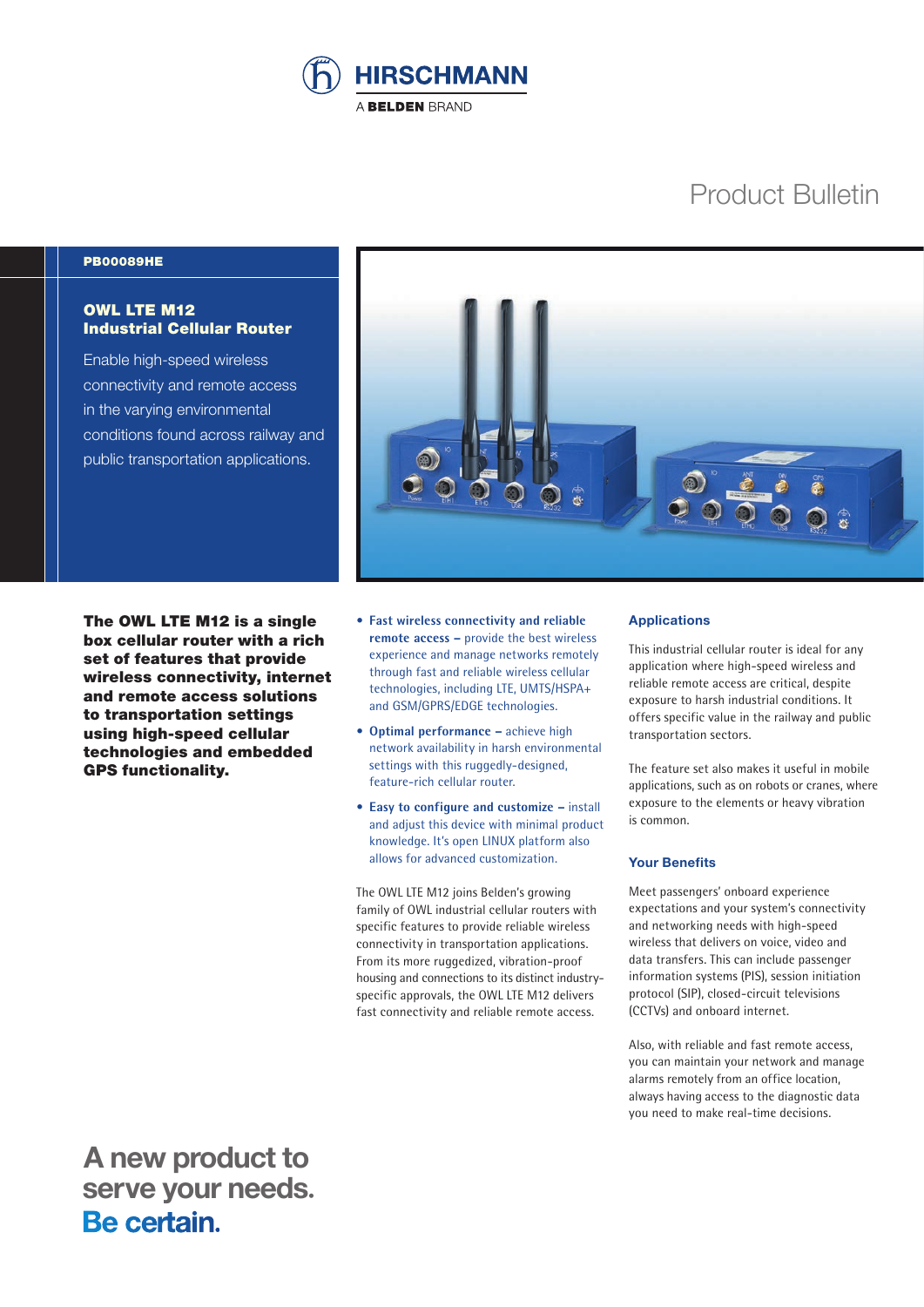



The OWL LTE M12 Industrial Cellular Router is designed to address high-speed wireless connectivity needs of various applications.

## OWL LTE M12 Industrial Cellular Router

The OWL LTE M12 builds on the same great features as the original OWL LTE, but in a more robust configuration. Additionally, the OWL LTE M12 provides a rich set of features that meet the challenging rail environment standards defined by EN 50155.

To guarantee the highest network availability, redundancy is provided through dual SIM cards and two Ethernet ports. Best-in-class integrated firewall protection also addresses growing security concerns.

Even with no product knowledge or training, it's easy to configure the OWL LTE M12 due to a user friendly web interface. Its open LINUX platform enables advanced customization through scripting or user modules.

### **Benefits at a Glance**

- Enables high-speed wireless connectivity through LTE, UMTS/HSPA+ and GSM/GPRS/EDGE technologies
- Operates as a single box Ethernet / WWAN gateway (cellular router)
- Offers many features and interfaces, including two LAN ports (10/100BASE-TX), an RS232 interface, a USB interface, two digital inputs, two digital outputs and a SD card slot
- Provides embedded GPS and optional dead-reckoning functionalities for innovative navigation and location tracking purposes
- Executes GSM calls via session initiation protocol (SIP)
- Enables a configurable web interface with customizable functionalities through scripting and application specific software modules
- Withstands harsh conditions with a robust, vibration-proof design
	- Wall mountable
	- Extended temperature range from -40°C to +70°C
	- IP40 metal housing
	- M12 connectors
- Meets various standards and approvals including those for the transportation industry:
- Safety of Industrial Control Equipment: EN 60950-1
	- Radio: EN 301 511, Radio Requirements GSM EN 301 908-1 and EN 301 908-2, Radio Requirements UMTS/HSPA EN 62311, Human Exposure restrictions for EM-Fields
	- Transportation: EN 50155, EN 50121-4, EN 45545-2 HL3, E8
- Environmental: EN 61000-6-2, EN 301 489, EN 61131 for use in automation environment





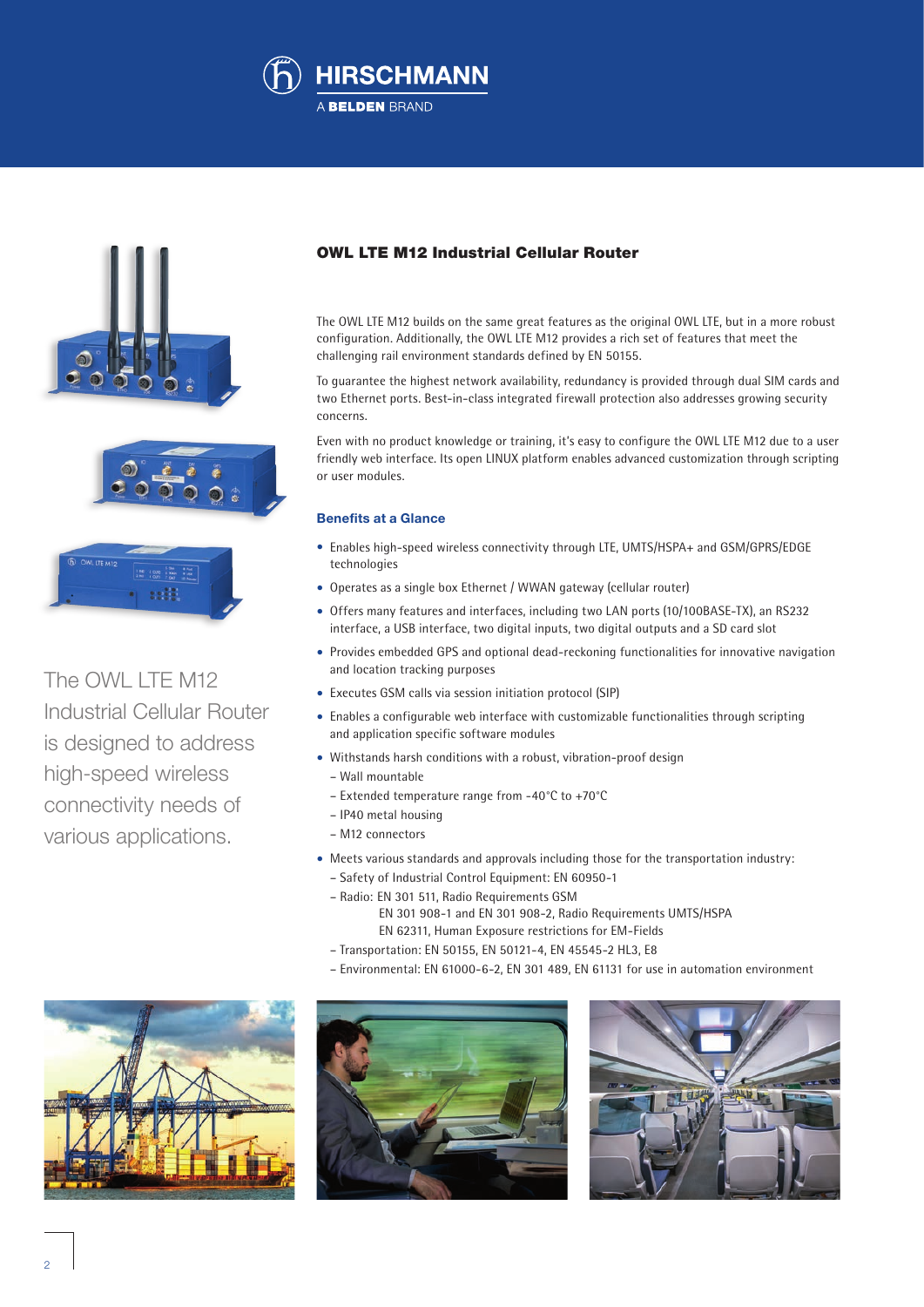

# Technical Information

| <b>Product Description</b>                    |                                                                                                                                                                                                                                                                                                                              |
|-----------------------------------------------|------------------------------------------------------------------------------------------------------------------------------------------------------------------------------------------------------------------------------------------------------------------------------------------------------------------------------|
| <b>Type</b>                                   | OWL LTE M12-S20T5A12221GTDBHHXX.X.XX                                                                                                                                                                                                                                                                                         |
| <b>Description</b>                            | LTE, UMTS/HSPA+, GSM/GPRS/EDGE Router                                                                                                                                                                                                                                                                                        |
| <b>Port Type and Quantity</b>                 | 2 x LAN ports 10/100BaseTX, M12                                                                                                                                                                                                                                                                                              |
| Order No.                                     | 942 147-002                                                                                                                                                                                                                                                                                                                  |
| <b>Radio Technology</b>                       |                                                                                                                                                                                                                                                                                                                              |
| <b>Antenna Connector</b>                      | 3 x SMA jack antenna connectors                                                                                                                                                                                                                                                                                              |
| <b>Antenna Configuration</b>                  | Main + Rx Div and MIMO DL $2x2 + GPS$ (supports active/passive antennas)                                                                                                                                                                                                                                                     |
| <b>Frequency Band</b>                         | Dual Band GSM (2G): 900/1800                                                                                                                                                                                                                                                                                                 |
|                                               | Dual Band UMTS (3G): 900/2100 MHz<br>FDD-Band (8,1)<br>Penta Band LTE (4G): 800/900/1800/2100/2600 MHz FDD-Band (20,8,3,7,1)                                                                                                                                                                                                 |
| <b>Transfer Rate (max)</b>                    | LTE Cat.4: 150 Mbit/s Download, 50 Mbit/s Upload; DC-HSPA+: 42 Mbit/s                                                                                                                                                                                                                                                        |
| SIM-cards                                     | Two SIM card holders, Dual-SIM fail over functionality<br>• Switch SIM on disconnect<br>• Switch SIM on roaming<br>• Switch SIM on remaining data volume                                                                                                                                                                     |
| <b>Communication Interfaces</b>               |                                                                                                                                                                                                                                                                                                                              |
| <b>Ethernet</b>                               | 2 x 10/100BASE-TX ports, 4-pin D-coded M12                                                                                                                                                                                                                                                                                   |
| <b>USB</b>                                    | 2.0 USB host, 5 pin A-coded M12                                                                                                                                                                                                                                                                                              |
| <b>I/O</b>                                    | 2 x opto-coupled digital Inputs (max. 60 V DC, max. 7 mA)<br>2 x opto-coupled digital Outputs (max. 60 V AC/DC, max. 300 mA), 8-pin A-coded M12                                                                                                                                                                              |
| Serial                                        | 1 x RS232, 8-pin A-coded M12 (TXD, RXD, DCD, DTR, DSR, RTS, CTS and GND)                                                                                                                                                                                                                                                     |
| SD                                            | 1 x MicroSD, SDHC up to 32 GB, SDXC from 32 GB up to 64 GB                                                                                                                                                                                                                                                                   |
| <b>GPS</b>                                    | Protocol: NMEA-0183 V3.10; Frequency: 1575.42 MHz; Sensitivity: -162 dBm<br>GPS receiver optional with embedded dead reckoning for innovative navigation solution even if the GPS signal is temporarily lost.                                                                                                                |
| <b>Power Requirements</b>                     |                                                                                                                                                                                                                                                                                                                              |
| <b>Operating Voltage</b>                      | 12 V DC to 48 V DC, 5 pin A-coded M12                                                                                                                                                                                                                                                                                        |
| <b>Power over Ethernet (PoE)</b>              | PoE+ Powered Device (IEEE 802.3at, Type 2, Class 4)                                                                                                                                                                                                                                                                          |
| <b>Power Consumption</b>                      | 4 to 11 W                                                                                                                                                                                                                                                                                                                    |
| <b>Ambient Conditions</b>                     |                                                                                                                                                                                                                                                                                                                              |
| <b>Operation Temperature</b>                  | -40 °C to +70 °C                                                                                                                                                                                                                                                                                                             |
| <b>Storage/Transport Temperature</b>          | -40 °C to +85 °C                                                                                                                                                                                                                                                                                                             |
| <b>Relative Humidity (non-condensing)</b>     | max. 95%                                                                                                                                                                                                                                                                                                                     |
| <b>Mechanical Construction</b>                |                                                                                                                                                                                                                                                                                                                              |
| Dimensions (W x H x D)                        | 203 x 58.2 x 113.1 mm                                                                                                                                                                                                                                                                                                        |
| <b>Mounting</b>                               | Wall mounting                                                                                                                                                                                                                                                                                                                |
| Weight                                        | 855 g                                                                                                                                                                                                                                                                                                                        |
| <b>Protection Class</b>                       | <b>IP 40</b>                                                                                                                                                                                                                                                                                                                 |
| <b>Software</b>                               |                                                                                                                                                                                                                                                                                                                              |
| <b>VPN Tunneling</b>                          | OpenVPN (Client/Server), IPsec VPN (Client/Server), L2TP (Client/Server), GRE                                                                                                                                                                                                                                                |
| <b>Security</b>                               | HTTPs, Firewall (SPI), NAT, X.509                                                                                                                                                                                                                                                                                            |
| <b>Diagnostics &amp; Configuration</b>        | SNMP, DHCP (Client/Server) network status, syslog, DynDNS, NTP (Client/Server), HiDiscovery                                                                                                                                                                                                                                  |
| Redundancy                                    | VRRP, ping monitoring with route failover                                                                                                                                                                                                                                                                                    |
| <b>Configuration Management</b>               | Upload/download configuration, change configuration based on SMS                                                                                                                                                                                                                                                             |
| <b>GPS</b>                                    | Multi-GNSS receiver, can support GPS, GLONASS, Galileo, BeiDou and QZSS. Optional the embedded dead reckoning provides the user with<br>accurate estimates of vehicle's position and velocity when GNSS information is lost or not available by combining the integrated speed and heading<br>sensor data into the solution. |
| <b>SIP</b>                                    | GSM calls via Session Initiation Protocol (SIP) (RFC 3261)                                                                                                                                                                                                                                                                   |
| <b>Scripting</b>                              | Linux scripting (Bash, Python)                                                                                                                                                                                                                                                                                               |
| <b>Customization</b>                          | Application specific user modules are avalaible (RIP, OSPF, BGB, SCEP, modem emulation, ) or could be developed using $(C,C++)$                                                                                                                                                                                              |
| <b>Approvals</b>                              |                                                                                                                                                                                                                                                                                                                              |
| <b>Safety of Industrial Control Equipment</b> | EN 60950-1                                                                                                                                                                                                                                                                                                                   |
| Radio                                         | Europe: • EN 301 511, Radio Requirements GSM<br>• EN 301 908-1 & EN 301 908-2, Radio Requirements UMTS/HSPA<br>• EN 62311, Human Exposure restrictions for EM-Fields                                                                                                                                                         |
| <b>Transportation</b>                         | EN 50155, EN 50121-4, EN 45545-2 HL3, E8 (road vehicle approval)                                                                                                                                                                                                                                                             |
| <b>Environmental</b>                          | EN 61000-6-2, EN 301 489, EN 61131 for use in automation environment                                                                                                                                                                                                                                                         |

**NOTE:** These are the prominent technical specifications. For complete technical specifications visit: www.hirschmann.com